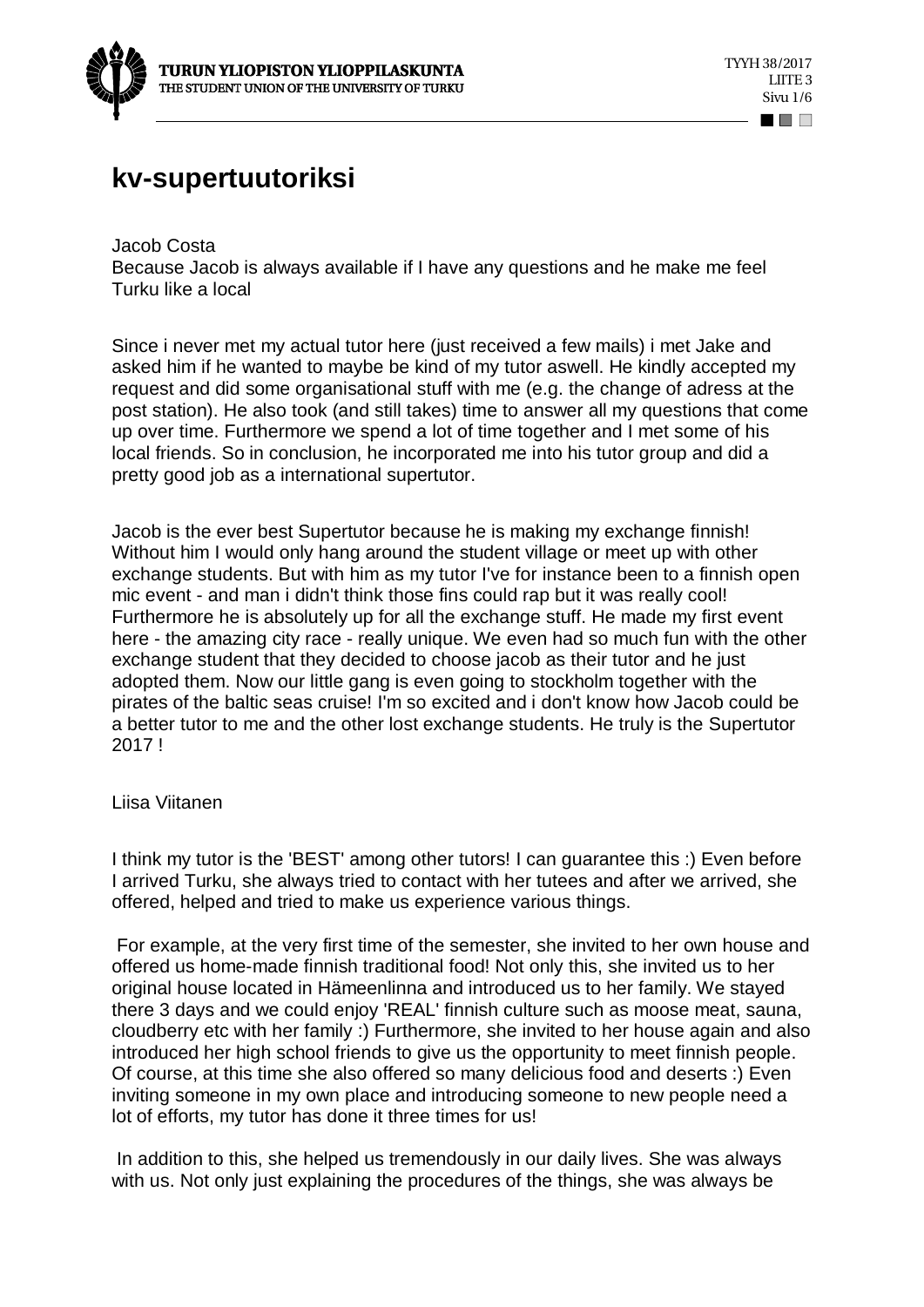with us and she immediately helped us if we have some problems. Because she can speak finnish and know well which building is where, all procedures such as making bank account, making library card, going to international offices could be successfully done. Making a time for others just to help them is really hard thing but my tutor always do that for her tutor group!!! I have seen some friends who had difficulties because they had to finish all of those themselves without tutors. So many friends always envy me to have the tutor who always cares about us :) Lastly thanks to my tutor, our tutor group always have regular meeting to spend the time together and make good memories :)

 So I really really want my tutor to be selected as international supertutor! I want to show my pleasure to her by this :) So please, select my tutor as international supertutor!!!! :) I really love my tutor and always thanks to her :)

Since I came to Turku she has always been there for helping me: she picked me up when I came, she brought me the starting package, she introduced us to her Finnish friends and some of them are also my friends now, she invited us to her house to experience how a Finnish family live, and so many other things. But the most important is that she is always there if we need some help, no matter what you ask to her that she will always help you to find the place or the information you need. She cares about our feelings during our exchange period: how are we doing with our lectures, how do we feel about our new friends and if we feel homesick. I think she deserves this because she has made so much effort to make me and the rest of our tutoring group as if we were at home. I would be very happy if she is selected, she realy deserves this and much more. I will never stop thanking her for contributing to this amazing experience I am having in Finland.

## Silvia Goller

There are a lot of reasons why Silvia is the Supertutor. The first contact with Silvia was long before I came to Turku when she wrote me a very friendly mail. She gave me a lot of useful information and answered several questions. When I finally arrived, she picked me up from the train station, went grocery shopping with me and took me to my dormitory. In the next days she took very good care of me, showed me every cafeteria, the whole university campus and the city. All in all her introduction to Turku and the university was so good, that there weren't any new information given at the orientation days! For example: Among all the internationals i know, I was the first one with a suitable schedule of my lectures. She was during all this very well structured, she knew when we had to do what and where no matter what kind of bureaucracy was to do.

A very special thing is probably that she lent towels and bed sheets to one one of us, because the baggage got lost during the flight! I don't thin, that this is "normal" or expected.

In addition to this she introduced us to a lot of Finnish people so that we definitely found friends under the locals. She even took us to her parents sauna and last but not least she will accompany us, when were going on a self organized trip to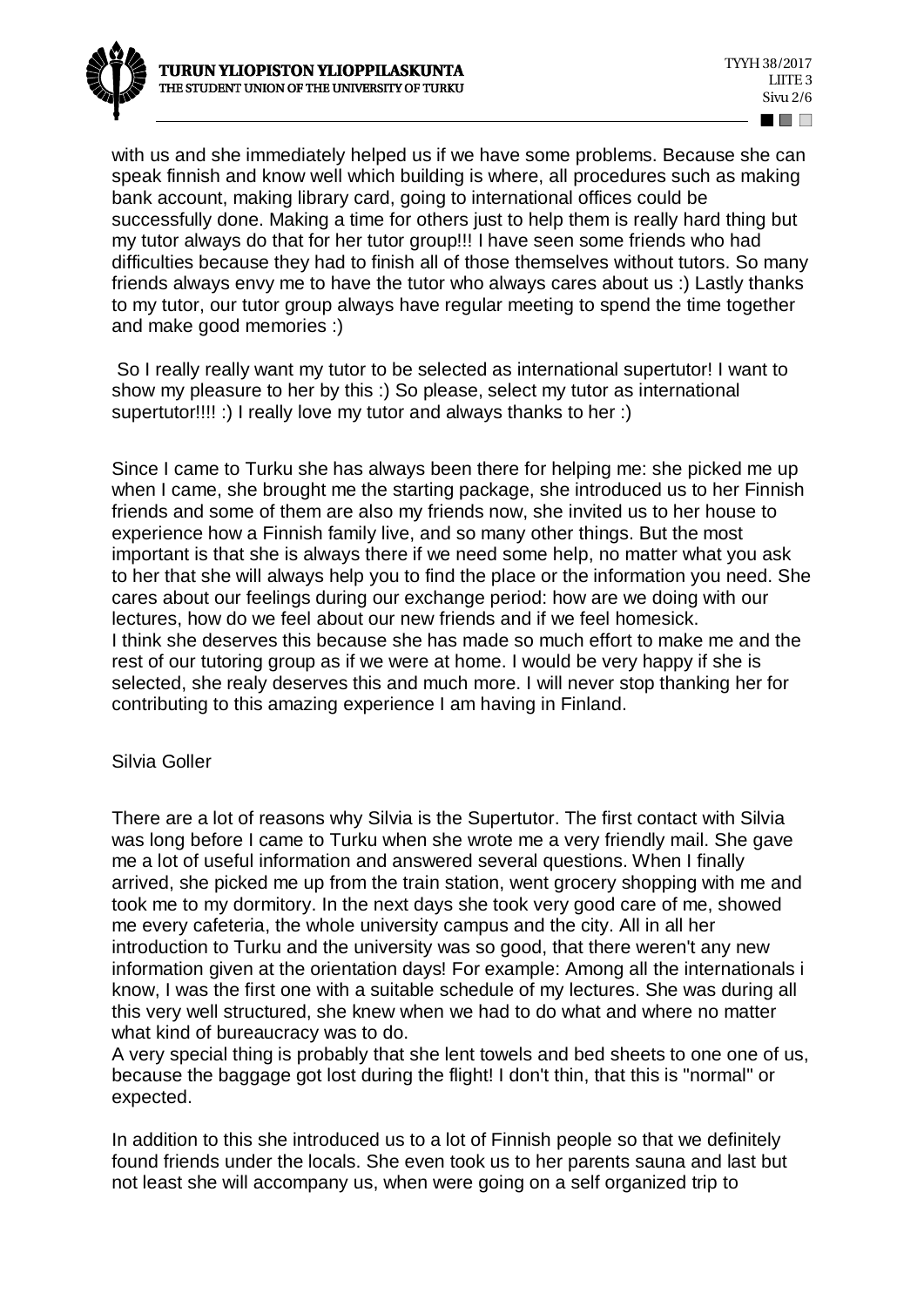

Lapland.

To sum up:

- Silvia really cares about us.
- It's possible to ask her anything at anytime. She'll be there for us.
- And she represents the university, city and the whole country very good!

Janne Laine

Janne helped me with absolutely everything! He is talkative and friendly. We are still in contact as a friends!

Avanti Chajed

My tutor was emailed me weeks before even I get to Finland. Even though initially I did not know that there would be a tutor for me, Avanti mentioned a lot of details very well for a foreigner like me. She accompanied me and my classmates even when we went for buying Föli card. Also, she was there with me when we went to the bank to register for an account. I did not know that a tutor will be that detail and giving concrete helps. This may be a good example of being a senior in UTU. She provided me info of where I could pray in city and that was a very personal level of relation between students, which is very good. She contacted us even after the orientation days. I hope that her thesis runs well and even be an example for other tutors.

Eevi Yli-lassila

She helped us (me and the other girl she is tutoring) whenever she could, and when she was not available she managed to contact someone that could help us. She showed us the different buildings of the campus and accompanied us to do our library card, she even lend me a wrench that I needed for fixing my bike and when I told her that I could not join the ESN trip to the Kurjenrahka National Park she offered to take us there with her car. And finally she usually has lunch with as at 12 even though it is too late for her and she is starving.

## Tea Von Gizycki

My super tutor is Tea Von Gizycki, she has been here for the whole Namibian group; even before our arrival to Finland. She has been answering all our questions of curiosity and interest on a Whats App group, updating us with everything we needed to know and guiding us with all registrations personally view emails. Given the time difference between Namibia and Finland one can just understand the hardship she endure in helping us calm down and keep our hopes attached to our dreams.

During our arrival and first day of school she has always been there with us and willing to help at all times despite the time or place. She helped us settled down and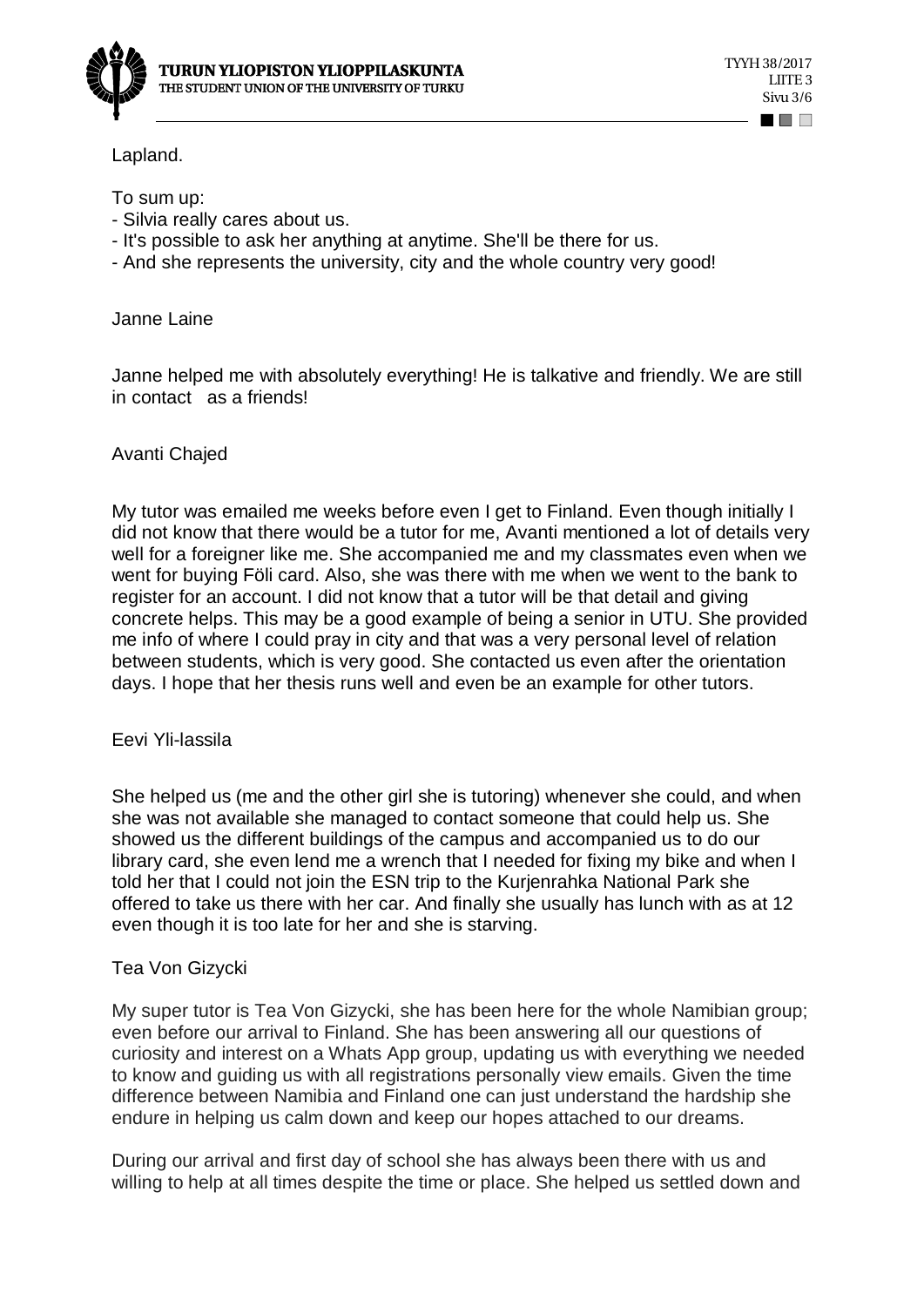

fix all the paper work related to our stay in Finland. Tea have supported us in all possible ways she could, she helped warm our hearts in difficult times and smiled in our moments of joy.

My journey to Finland had a lot of up and downs however with the right people and a super tutor (Tea) I still managed to smile in difficult times. Spending several days (10) in the Hospital in a foreign country is sophisticating and depressing since its not liking that anyone will check up on you but Tea was always texting and updating me about everything at school. She has been translating most of my encounters with Finnish language from paperwork to professional personals.

Personal, I would love to take this moment to appreciate the kindness of Tea's heart; it is not likely to meet warm-heartily people in Finland. I will for ever be grateful. I would also like to thank the University for entrusting us in Tea Von Gizycki's care.

## **Supertuutoriksi**

Rasmus Nordman Englanti

Rasmus on alusta saakka ollut todella avulias ja kaikkensa antava tuutori. Mistä tahansa saa kysyä, mihin tahansa aikaan vuorokaudesta vaan ja vastaus tulee samantien. Rasmus on selvittänyt monia asioita ja käyttänyt omaa tietämystään tuutoriryhmänsä opastamiseen. Munkkien ostamisesta kampusalueen esittelyyn, en keksi mitään mitä Rasmus olisi voinut tehdä paremmin. Olen enemmän kuin tyytyväinen!

Sanni Koskinen Tietojenkäsittelytiede

Sanni on jo ensimmäisestä päivästä lähtien ollut meidän pienien pilttien tukena ja turvana. Hoitaa hommat kuin ammattilainen ja oikeasti aidosti välittää meistä. Muistuttaa jatkuvasti ilmoittautumaan eri kursseille kuin myös tapahtumiinkin ja pitää myös huolen, että varmasti saavumme oikeaan aikaan oikeaan paikkaan. Sanni on ehdoton supertuutori!

Helmi Isojunno Suomen historia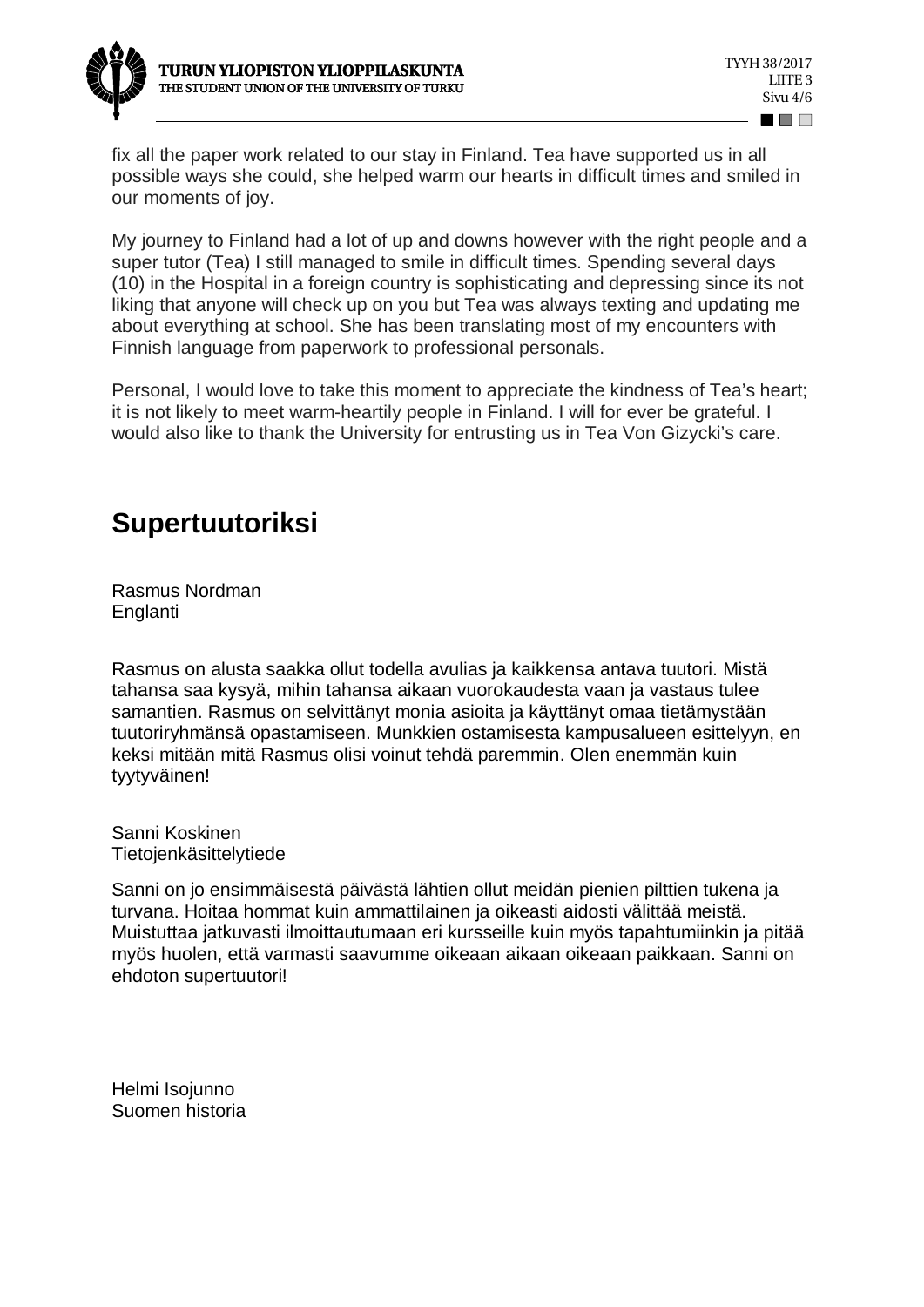

Ilman tuutorini neuvoja en olisi päässyt kiinni opintoihini, sillä asuin Helsingissä elokuun loppuun asti töiden takia, joten itselleni ei ollut mahdollista päästä elokuun infotilaisuuksiin. Tuutorini kertoi muun muassa kuinka ilmoittaudun ajoissa suositulle kielen kurssille, jotta pääsen haluamaani kontaktiopetukseen. Ilman häntä en olisi päässyt opiskelemaan tuota kieltä, sillä en tiennyt miten kurssi-ilmoittautumiset käytännössä tehdään ennen tätä. Tuutorini antoi minulle myös oppiaineeni opetuutorin yhteystiedot, jotta pääsin juttelemaan jo suoritetuista opinnoistani ja mitä opintoja minun tulee vielä opiskella. Hän siis ohjasi minut oikean henkilön luo, jota en ennestään tuntenut. Lopuksi tuutorini järjesti vielä yhteisen tapaamisen tuutoriryhmällensä lounaalla, jolloin hän kyseli ovatko kaikki päässeet opinnoissa eteenpäin ja vastaili esille tulleisiin ongelmiin ja kysymyksiin. Tuutorini varmisti onko meidän mielestämme avoimen kautta otetut opiskelijat huomioitu yhtä hyvin kuin pääsykokeiden kautta sisään hyväksytyt. Lisäksi meidän tuutoriryhmälle oli nimetty toinenkin tuutori Tuula Viitanen, mutta häntä en ole kertaakaan edes nähnyt. Helmi hoiti ryhmämme tuutoroinnin (ilmeisesti) pitkälti itse.

Veera Semi Historia

Ehdotan tuutoriani supertuutoriksi hyvien tuutorointiperusteiden vuoksi. Veera toimi hyvin järjestelmällisesti ja kannustavasti tuutorina, sekä iloisella luonteellaan sai aikaan positiivisen kokemuksen yliopistoon saapumisesta. Veera osasi myös hyvin kattavasti vastata kaikkiin omiini sekä tuutorryhmäni kysymyksiin, joista osa oli kyllä hankaliakin, varsinkin varsinaiseen opiskeluun liittyvät kysymykset. Veera on myös ainejärjestömme kritiikin kopo ja siten aktiivinen jäsen, joten hän tutustutti minut ja meidät hyvin ainejärjestömme toimintaan alusta alkaen.

Veera on myös varsinaisten tuutorointitapahtumien jälkeen jaksanut vastailla kaikenlaisiin kysymyksiini ja helpottanut huomattavasti opiskelujeni alkamista, joten ehdotan häntä täten supertuutoriksi.

Peetu Seilonen Tietotekniikka

Omaa kaikki hypertuutorin ominaisuudet. ":D"

Mimosa Sillanpää kemia

Ehdotus Mimosa Sillanpää supertuutoriksi

Mimosa Sillanpää on kemian laitoksen tuutori, joka auttaa ja opastaa ensimmäistä vuotta opiskelevia pikku pilttejä taidokkaasti ja innokkaasti. Hän on huumorintajuinen, vastuuntuntoinen ja ystävällinen tuutori. Mimosa, tutummin Mimo, on läsnä ryhmässä kun kokoonnutaan, mutta myös tavoitettavissa nopeasti, jos kysyttävää on. Mimosa neuvoo ja opastaa niin itse yliopisto-opiskelussa, kuin vapaaajan vietossakin yliopisto-opiskelijana. Mimosa viettää aikaa tuutor-ryhmänsä kanssa